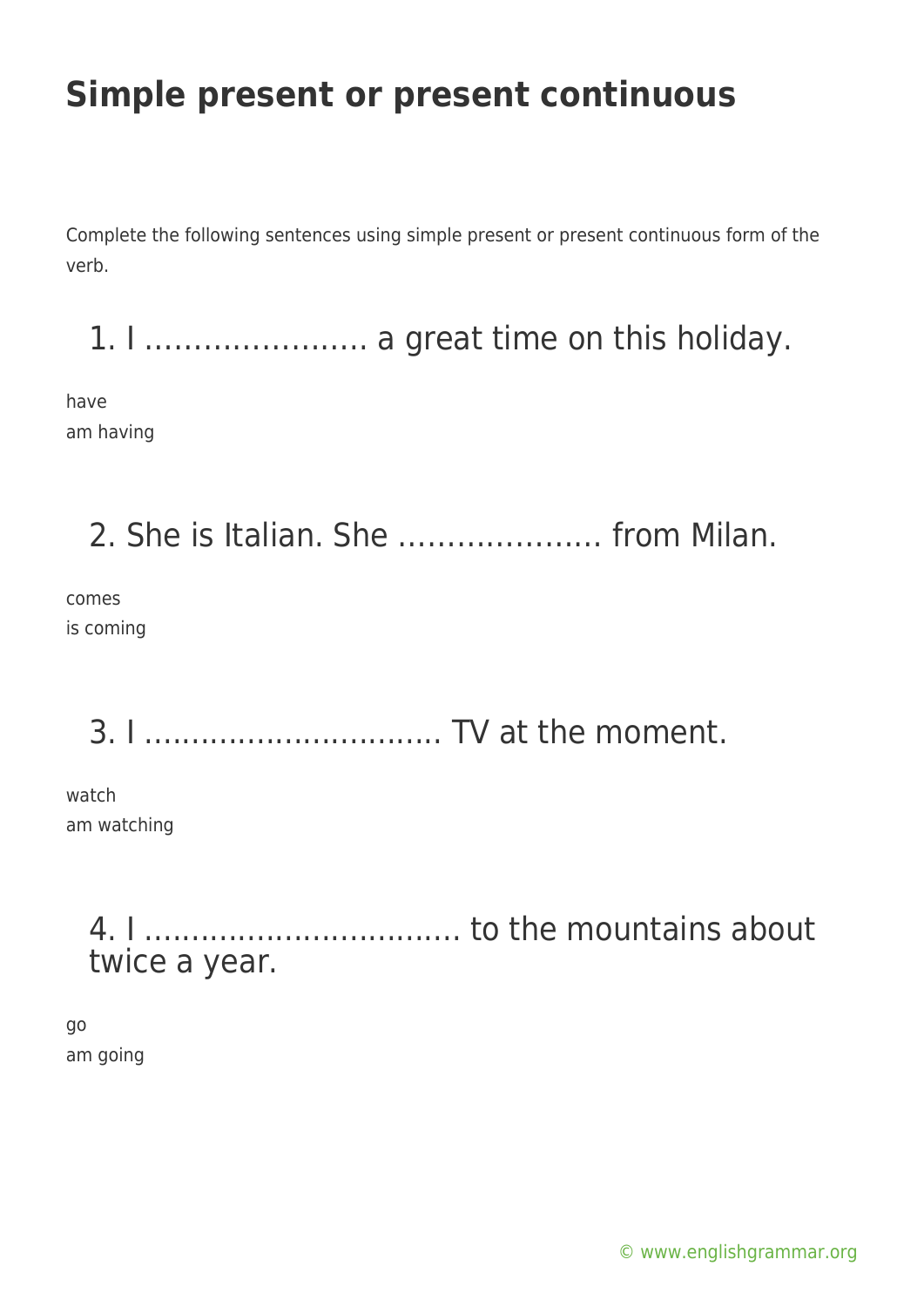# **Simple present or present continuous**

5. My head ………………….....

aches is aching Either could be used here

## 6. I ………………….. what he says.

do not believe am not believing

## 7. Cows …………………. on grass.

feed are feeding

## 8. We …………………. to visit you next month.

come are coming

### 9. I will ring her up because I …………………… to talk.

need